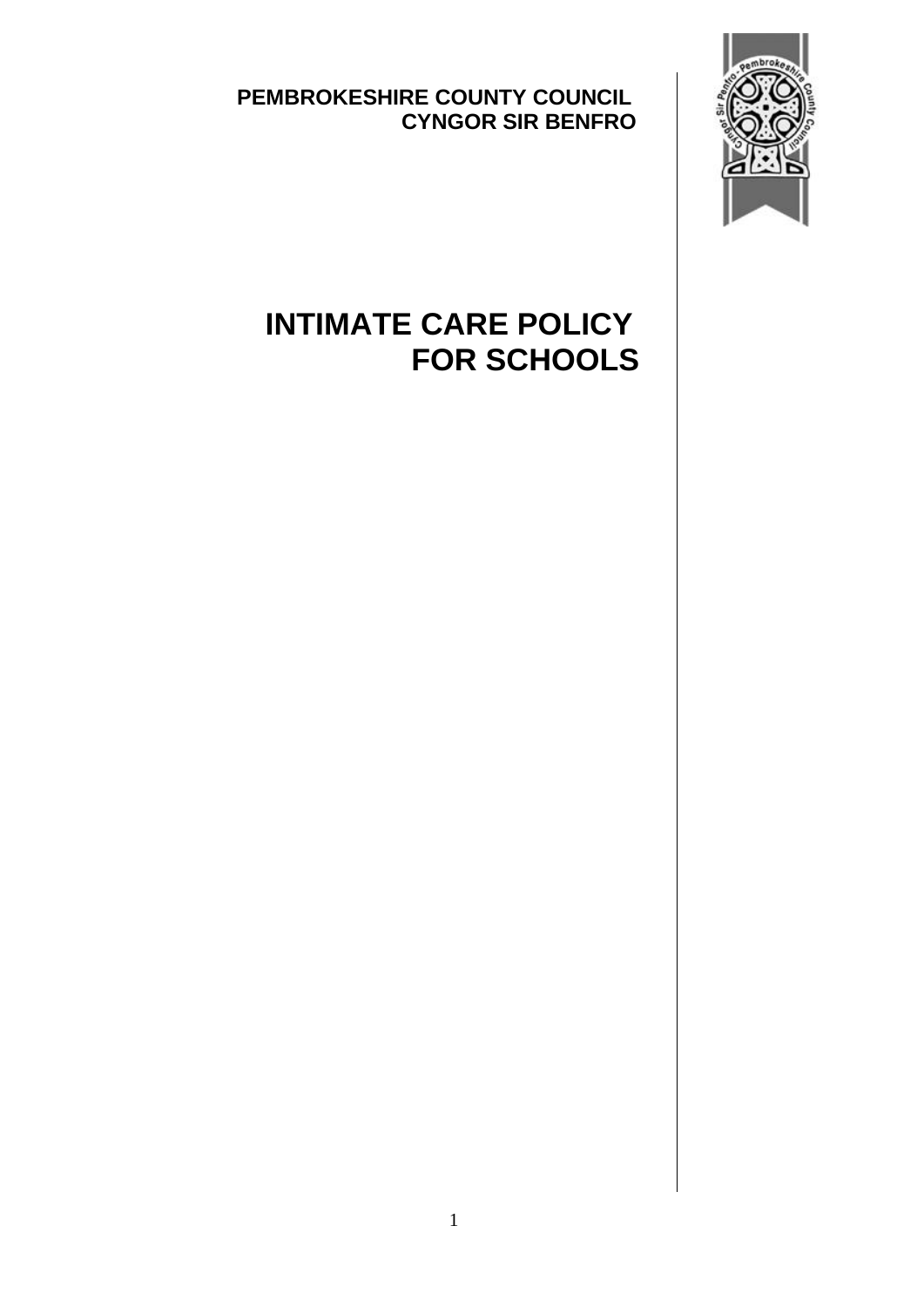# **Intimate Care Policy**



### **1) Definition**

- 1.1 Intimate care can be defined as any care which involves washing or carrying out a procedure to intimate personal areas which most people usually carry out themselves but some pupils are unable to do because of their young age, physical difficulties or other special needs. Examples include care associated with continence and menstrual management as well as more ordinary tasks such as help with washing, toileting or dressing.
- 1.2 It also includes supervision of pupils involved in intimate self-care.

#### **2) Principles**

- 2.1 The Governing Body will act in accordance with Section 175 of the Education Act 2002 and the Welsh Government guidance 'Safeguarding Children in Education' (007/2013) to safeguard and promote the welfare of pupils<sup>1</sup> at this school.
- 2.2 This school takes seriously its responsibility to safeguard and promote the welfare of the children and young people in its care. Meeting a pupil's intimate care needs is one aspect of safeguarding.
- 2.3 The Governing Body recognises its duties and responsibilities in relation to the Equalities Act 2010 which requires that any pupil with an impairment that affects his/her ability to carry out day-to-day activities must not be discriminated against.
- 2.4 This intimate care policy should be read in conjunction with the schools' policies as below:
	- Child Protection Policy and Procedures for Schools 2013
	- Guidance for Safer Working Practice for Adults who work with Children and Young People in Education Settings
	- Whistle-blowing policy
	- The Management of Allegations against Adults who work with Children
	- Health and Safety policy and procedures
	- Additional Learning Needs/Inclusion policy
	- Administration of Medicine policy

<sup>&</sup>lt;u>.</u> <sup>1</sup> References to 'pupils' throughout this policy includes all children and young people who receive education at this establishment.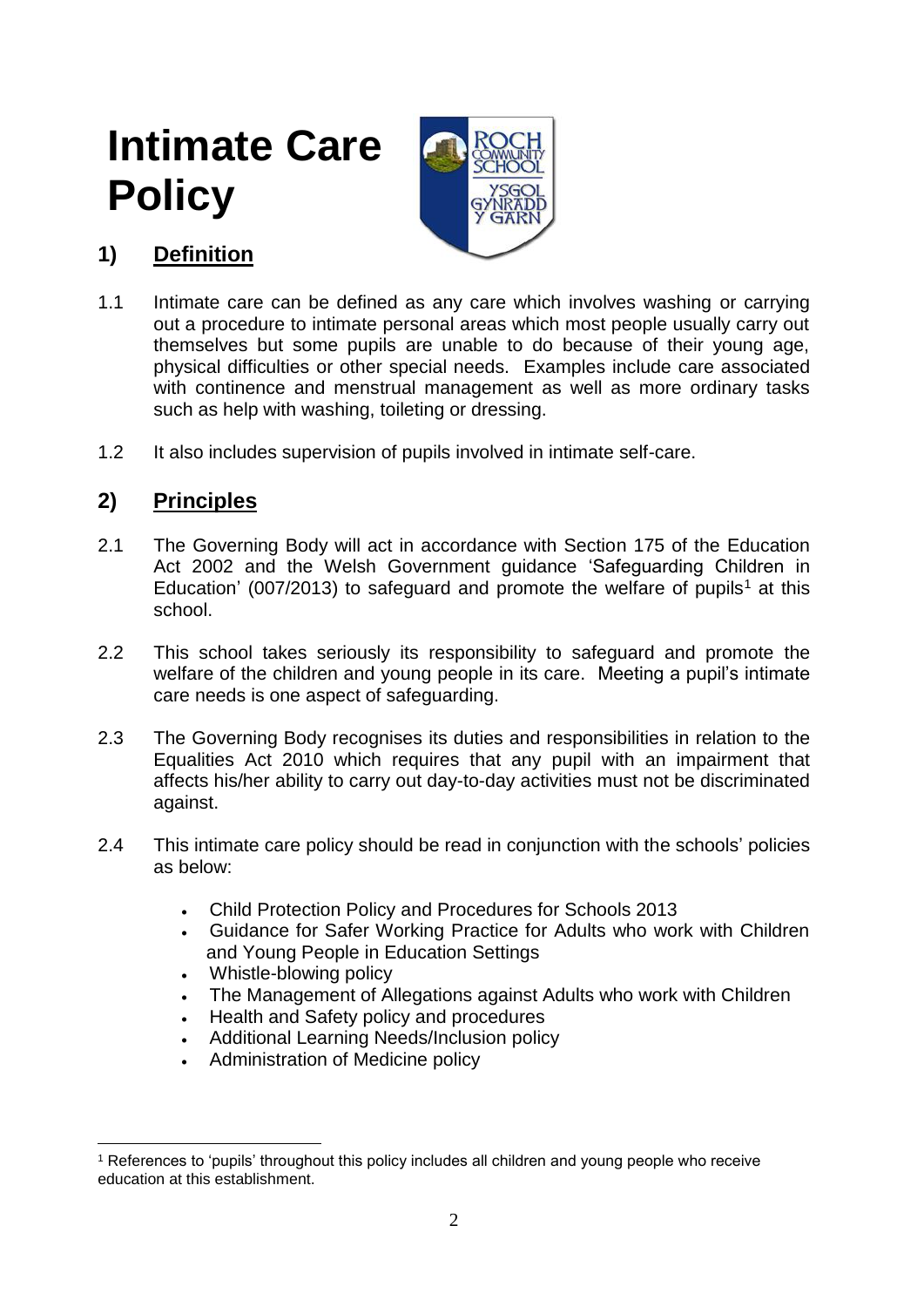- 2.5 The Governing Body is committed to ensuring that all staff responsible for the intimate care of pupils will undertake their duties in a professional manner at all times. It is acknowledged that these adults are in a position of great trust.
- 2.6 We recognise that there is a need to treat all pupils, whatever their age, gender, disability, religion, ethnicity or sexual orientation with respect and dignity when intimate care is given. The child's welfare is of paramount importance and his/her experience of intimate and personal care should be a positive one. It is essential that every pupil is treated as an individual and that care is given gently and sensitively: no pupil should be attended to in a way that causes distress or pain.
- 2.7 Staff will work in close partnership with parent/carers and other professionals to share information and provide continuity of care.
- 2.8 Where pupils with complex and/or long term health conditions have a health care plan in place, the plan should, where relevant, take into account the principles and best practice guidance in this intimate care policy.
- 2.9 Information on intimate care should be treated as confidential.
- 2.10 All staff undertaking intimate care must follow appropriate school protocol in terms of Health and Safety and hygiene.
- 2.11 This Intimate Care Policy has been developed to safeguard children and staff. It applies to everyone involved in the intimate care of children.

#### **3) Child focused principles of intimate care**

The following fundamental principles upon which the Policy and Guidelines are based pay due regard to the United Nations Convention on the Rights of the Child (UNCRC):

- Every child has the right to be safe.
- Every child has the right to personal privacy.
- Every child has the right to be valued as an individual.
- Every child has the right to be treated with dignity and respect. (e.g. It would not be appropriate to leave a child in wet/soiled clothes for any period of time)
- Every child has the right to be involved and consulted in their own intimate care to the best of their abilities.
- Every child has the right to express their views on their own intimate care and to have such views taken into account.
- Every child has the right to have levels of intimate care that are as consistent as possible.

#### **4) Best Practice**

4.1 Pupils who require regular assistance with intimate care have written Individual Education Plans (IEP), health care plans or intimate care plans agreed by staff, parents/carers and any other professionals actively involved, such as school nurses or physiotherapists. Ideally the plan should be agreed at a meeting at which all key staff and the pupil should also be present wherever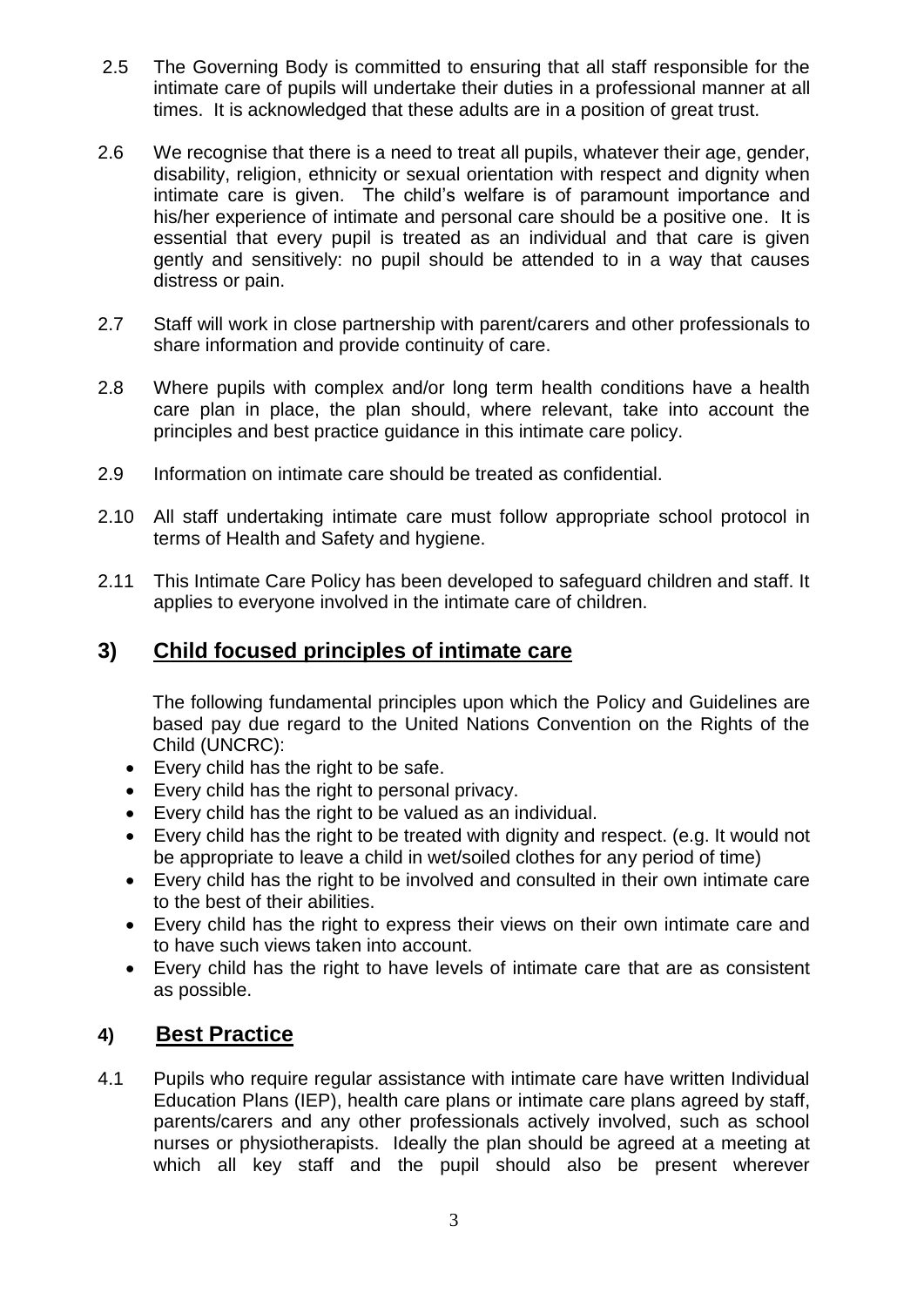possible/appropriate. Any historical concerns (such as past abuse) should be taken into account. The plan should be reviewed as necessary, but at least annually, and at any time of change of circumstances, e.g. for residential trips or staff changes (where the staff member concerned is providing intimate care). They should also take into account procedures for educational visits/day trips.

- 4.2 Where relevant, it is good practice to agree with the pupil and parents/carers appropriate terminology for private parts of the body and functions and this should be noted in the plan. (Certain schools or settings may wish to agree their own setting's wording in this respect)
- 4.3 Where a care plan or IEP is **not** in place, parents/carers will be informed the same day if their child has needed help with meeting intimate care needs (eg has had an 'accident' and wet or soiled him/herself). Accurate records should be kept when a child requires assistance with intimate care; these can be brief but should as a minimum, include full date, times and any comments such as changes in the child's behaviour. It should be clear who was present in every case.
- 4.4 Where children may require ongoing support for their intimate care needs such as toileting, parents will be asked to sign a consent form at the beginning of the school year. E.g. nursery intake.
- 4.5 Staff involved with intimate care need to be vigilant to any issues that may require referrals to health or other agencies. In these circumstances accurate records should be kept.
- 4.6 All pupils will be supported to achieve the highest level of autonomy that is possible given their age and abilities. Staff will encourage each individual pupil to do as much for his/herself as possible.
- 4.7 Staff who provide intimate care should be made aware of best practice regarding infection control, including the requirement to wear disposable gloves and aprons where appropriate.
- 4.8 Staff will be supported to adapt their practice in relation to the needs of individual pupils taking into account developmental changes such as the onset of puberty and menstruation.
- 4.9 There must be careful communication with each pupil who needs help with intimate care in line with their preferred means of communication (verbal, symbolic, etc) to discuss their needs and preferences. Where the pupil is of an appropriate age and level of understanding permission should be sought before starting an intimate procedure.
- 4.10 Staff who provide intimate care should speak to the pupil personally by name, explain what they are doing and communicate with all children in a way that reflects their ages.
- 4.11 Every child's right to privacy and modesty will be respected. Careful consideration will be given to each pupil's situation to determine who and how many carers might need to be present when s/he needs help with intimate care.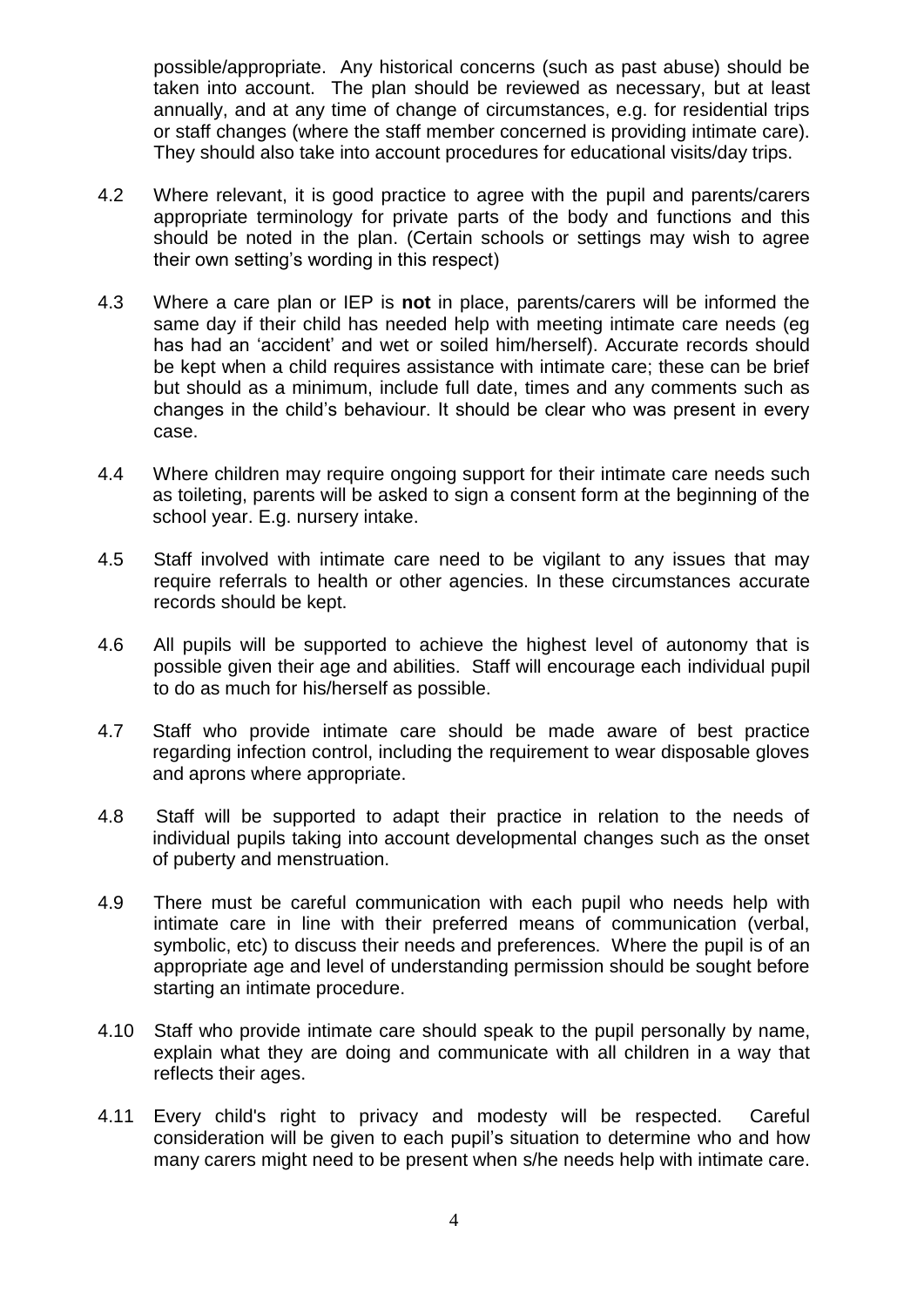SEN advice suggests that reducing the numbers of staff involved goes some way to preserving the child's privacy and dignity. Wherever possible, the pupil's wishes and feelings should be sought and taken into account.

- 4.12 An individual member of staff should inform another appropriate adult when they are going alone to assist a pupil with intimate care.
- 4.13 The religious views, beliefs and cultural values of children and their families should be taken into account, particularly as they might affect certain practices or determine the gender of the carer.
- 4.14 Whilst safer working practice is important, such as in relation to staff caring for a pupil of the same gender, there is research<sup>2</sup> which suggests there may be missed opportunities for children and young people due to over anxiety about risk factors; ideally, every pupil should have a choice regarding the member of staff. There might also be occasions when the member of staff has good reason not to work alone with a pupil. It is important that the process is transparent so that all issues stated above can be respected; this can best be achieved through a meeting with all parties, as described above, to agree what actions will be taken, where and by whom.
- 4.15 Adults who assist pupils with intimate care should be employees of the school, not students or volunteers, and therefore have the expected range of safer recruitment checks, including enhanced DBS checks.
- 4.16 All staff should be aware of the school's confidentiality policy. Sensitive information will be shared only with those who need to know.
- 4.17 Health & Safety guidelines should be adhered to regarding waste products.
- 4.18 No member of staff will carry a mobile phone, camera or similar device whilst providing intimate care.

#### **5) Child Protection**

- 5.1 The Governors and staff at this school recognise that pupils with special needs and who are disabled are particularly vulnerable to all types of abuse.
- 5.2 The school's child protection procedures will be adhered to.
- 5.3 From a child protection perspective it is acknowledged that intimate care involves risks for children and adults as it may involve staff touching private parts of a pupil's body. In this school best practice will be promoted and all adults (including those who are involved in intimate care and others in the vicinity) will be encouraged to be vigilant at all times, to seek advice where relevant and take account of safer working practice.
- 5.4 Where appropriate, pupils will be taught personal safety skills carefully matched to their level of development and understanding.

<sup>1</sup> <sup>2</sup> National Children's Bureau (2004) *The Dignity of Risk*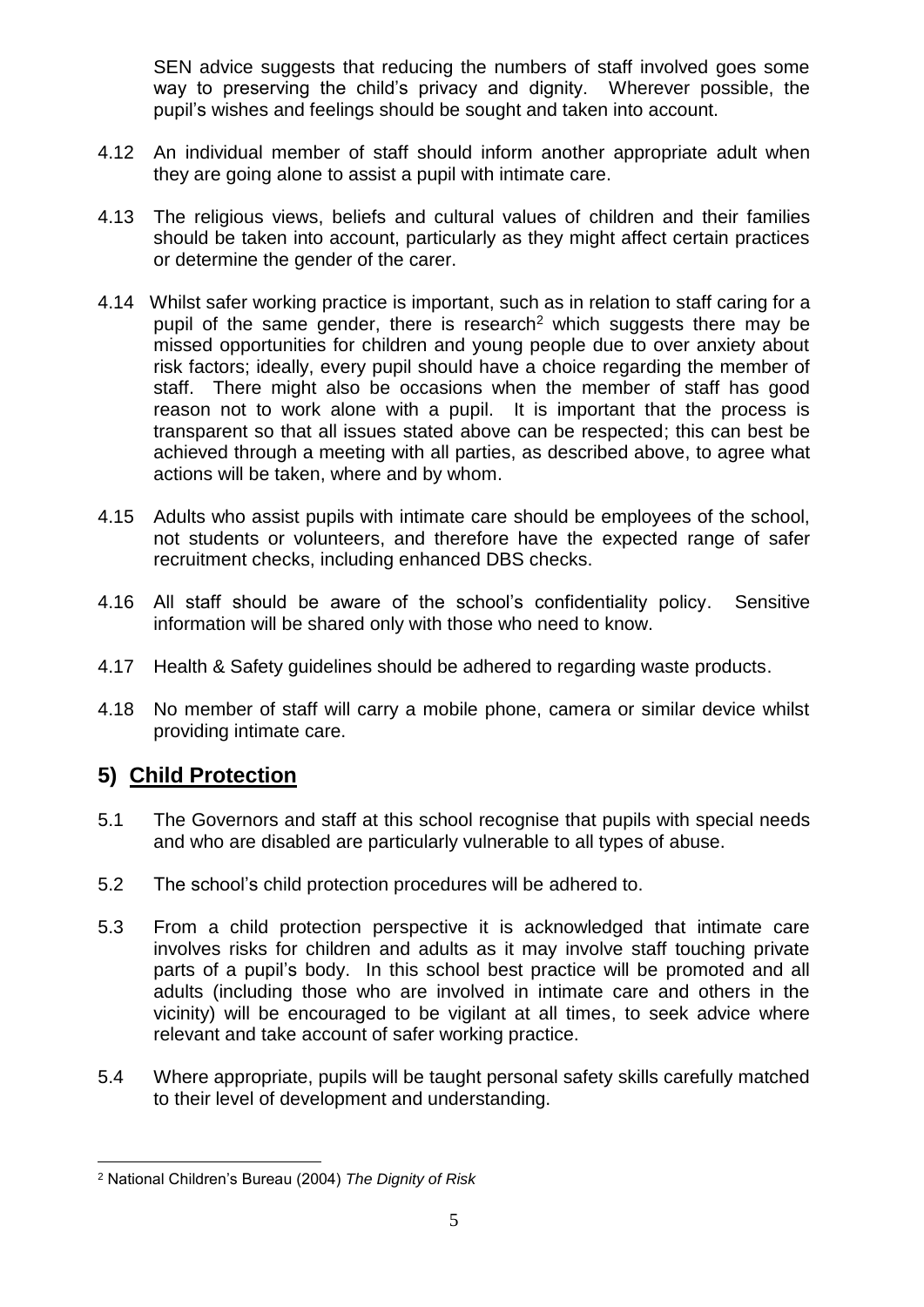- 5.5 If a member of staff has any concerns about physical changes in a pupil's presentation, e.g. unexplained marks, bruises, etc s/he will immediately report concerns to the Designated Senior Person for Child Protection. A clear written record of the concern will be completed and a referral made to the Child Care Assessment Team (CCAT) if appropriate, in accordance with the school's child protection procedures. Advice should be sought from CCAT as to whether parents/carers are informed of any referral.
- 5.6 If a pupil becomes unusually distressed or very unhappy about being cared for by a particular member of staff, this should be reported to the Headteacher and Designated Senior Person for Child Protection. The matter will be investigated at an appropriate level and outcomes recorded. Parents/carers will be contacted as soon as possible in order to reach a resolution. Staffing schedules will be altered until the issue/s is/are resolved so that the child's needs remain paramount. Further advice will be taken from outside agencies if necessary.
- 5.7 If a pupil, or any other person, makes an allegation against an adult working at the school this should be reported to the Headteacher (or to the Chair of Governors if the concern is about the Headteacher) who will consult the Local Authority Designated Officer for allegations (LADO) in accordance with the PSCB policy: The Management of Allegations against Adults who work with Children. It should not be discussed with any other members of staff or the member of staff the allegation relates to.
- 5.8 Similarly, any adult who has concerns about the conduct of a colleague at the school or about any improper practice will report this to the Headteacher or to the Chair of Governors, in accordance with the child protection procedures and 'whistle-blowing' policy.

#### **6) Physiotherapy**

- 6.1 If pupils require physiotherapy whilst at school, the programme needs to be agreed with parents. School staff should only undertake physiotherapy techniques/programmes with pupils under the advice and guidance of the physiotherapist. .
- 6.2 Under no circumstances should school staff devise and carry out their own exercises or physiotherapy programmes.
- 6.3 Any concerns about the regime or any failure in equipment should be reported to the physiotherapist.

#### **7) Medical Procedures**

7.1 Pupils who are disabled might require assistance with invasive or non-invasive medical procedures such as the administration of rectal medication, managing catheters or colostomy bags. These procedures will be discussed with parents/carers, documented in the health care plan or IEP and will only be carried out by staff who have been trained to do so.